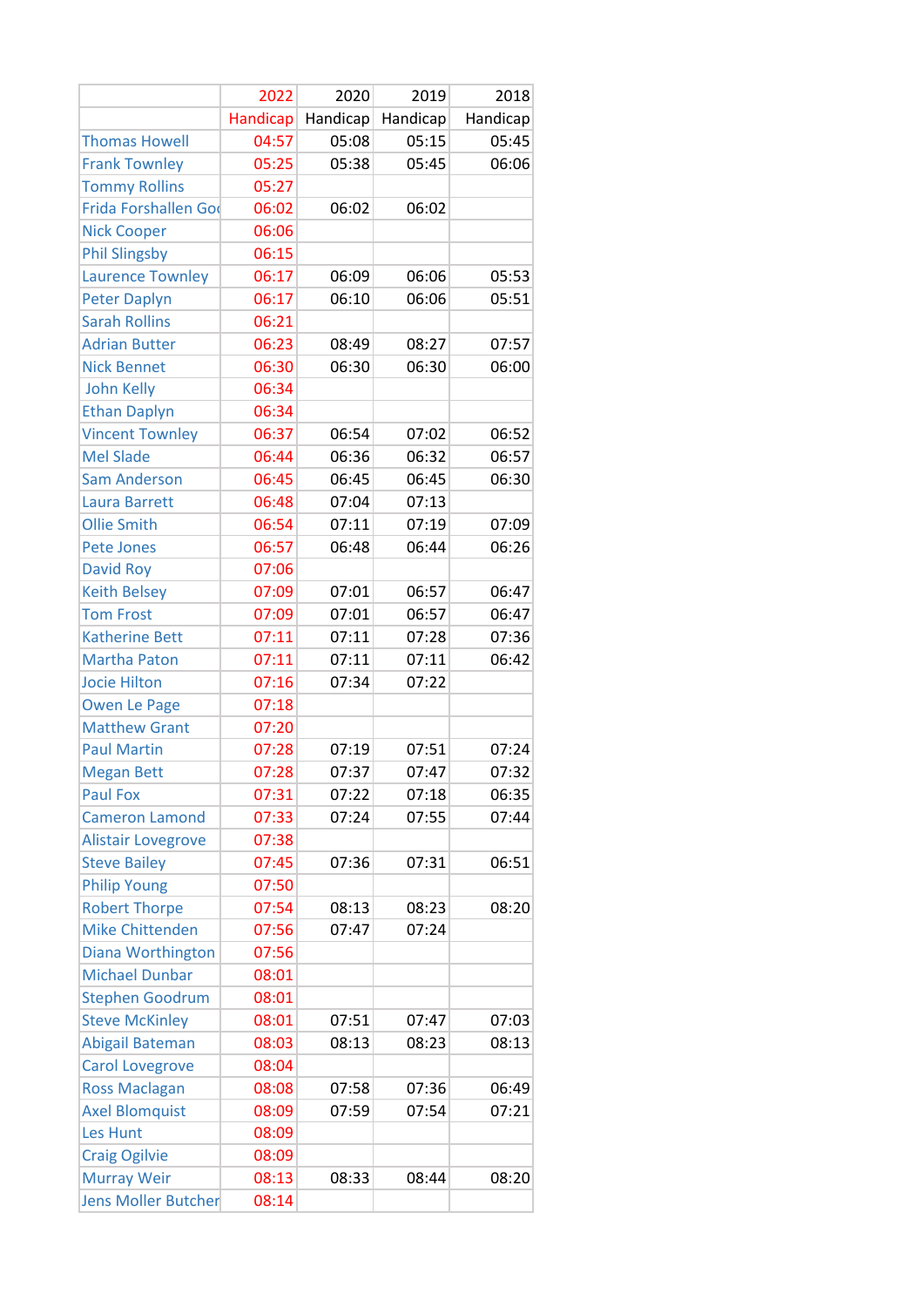| <b>Marc Ebanks</b>        | 08:14 |       |       |       |
|---------------------------|-------|-------|-------|-------|
| <b>David Chapman</b>      | 08:20 | 08:10 | 08:05 | 07:28 |
| <b>Jon Magee</b>          | 08:20 | 08:10 | 08:05 | 07:42 |
| <b>Sean Powers</b>        | 08:22 | 08:12 | 08:07 |       |
| Dave Ryder                | 08:25 |       |       |       |
| <b>Adrian Wise</b>        | 08:25 |       |       |       |
| <b>Simon Dunkley</b>      | 08:34 | 08:24 | 08:01 | 07:36 |
| <b>Jen Daplyn</b>         | 08:34 |       |       |       |
| <b>Sue Bett</b>           | 08:35 | 08:25 | 08:20 | 07:45 |
| <b>Rebecca Lovegrove</b>  | 08:35 |       |       |       |
| <b>Jon Paton</b>          | 08:40 | 08:30 | 08:25 | 08:06 |
| <b>Martin Kensett</b>     | 08:48 | 08:38 | 08:32 | 08:07 |
| <b>Hamish Weir</b>        | 08:50 | 09:11 | 09:22 | 09:22 |
| <b>Frank Edge</b>         | 08:51 |       |       |       |
| <b>lain Bell</b>          | 08:53 | 08:43 | 08:38 | 08:14 |
| <b>Gill Prowse</b>        | 08:55 |       |       |       |
| <b>Lucy Paton</b>         | 08:56 | 08:46 | 08:40 | 08:13 |
| <b>Adam Hecquet</b>       | 09:00 | 08:49 | 08:27 | 07:57 |
| <b>John Tzanetis</b>      | 09:01 | 08:51 | 08:46 | 08:01 |
| <b>Vaughn Thomas</b>      | 09:15 | 09:04 | 10:16 | 10:00 |
| <b>Alan Wallis</b>        | 09:22 | 09:11 | 09:06 | 08:34 |
| <b>Aimee Darley</b>       | 09:27 | 09:50 | 10:02 | 09:42 |
| <b>Gemma Cooles</b>       | 09:29 | 09:29 | 09:29 | 09:09 |
| <b>Helen Le Page</b>      | 09:29 | 09:18 | 09:13 | 08:45 |
| <b>Jon Darley</b>         | 09:31 | 09:20 | 09:15 | 08:52 |
| <b>Mark Howell</b>        | 09:31 | 09:20 | 09:15 | 08:52 |
| Zsolt Podolyak            | 09:33 | 09:22 | 09:16 | 09:09 |
| <b>Katie Clarke</b>       | 09:38 | 09:26 | 09:01 | 08:40 |
| <b>David Lane</b>         | 09:45 | 09:34 | 09:28 | 09:05 |
| Debra Robinson            | 09:46 | 09:34 | 09:28 | 08:34 |
| <b>Philip Gristwood</b>   | 09:46 | 09:35 | 09:29 | 08:52 |
| lan Watson                | 09:49 | 09:37 | 09:31 | 09:05 |
| <b>Alex Radford</b>       | 09:52 | 09:40 | 08:27 |       |
| <b>Sarah Francis</b>      | 09:55 | 09:44 | 09:17 | 08:20 |
| <b>David Thorpe</b>       | 10:09 | 09:57 | 09:52 | 09:30 |
| <b>Marcus Bateman</b>     | 10:09 | 09:57 | 09:52 | 09:30 |
| <b>Martin Jackson</b>     | 10:09 | 09:57 | 09:52 | 09:30 |
| <b>Christopher Ashend</b> | 10:16 | 10:03 | 09:57 | 09:37 |
| Louie Malatesta           | 10:16 | 10:04 | 09:23 | 08:56 |
| <b>Robert Cooke</b>       | 10:19 | 10:07 | 10:01 |       |
| <b>Stephen Weir</b>       | 10:22 | 10:09 | 10:03 | 09:44 |
| <b>Hannah Gray</b>        | 10:28 | 10:16 | 10:10 | 09:22 |
| <b>Brian Pilling</b>      | 10:32 | 10:19 | 10:13 | 09:41 |
| <b>Stephen Peacock</b>    | 10:35 | 10:22 | 09:55 | 09:14 |
| <b>Colin Swallow</b>      | 10:39 | 10:27 | 10:21 | 09:52 |
| Jonathan Johns            | 10:39 | 10:27 | 10:21 | 09:52 |
| <b>Stephen Gurd</b>       | 10:47 | 10:34 | 09:34 | 09:09 |
| <b>Peter Smith</b>        | 10:48 | 10:35 | 10:09 | 09:52 |
| <b>Mike Bray</b>          | 10:52 | 10:39 | 10:33 | 10:09 |
| <b>Jenny Bray</b>         | 10:53 | 10:40 | 10:34 | 10:10 |